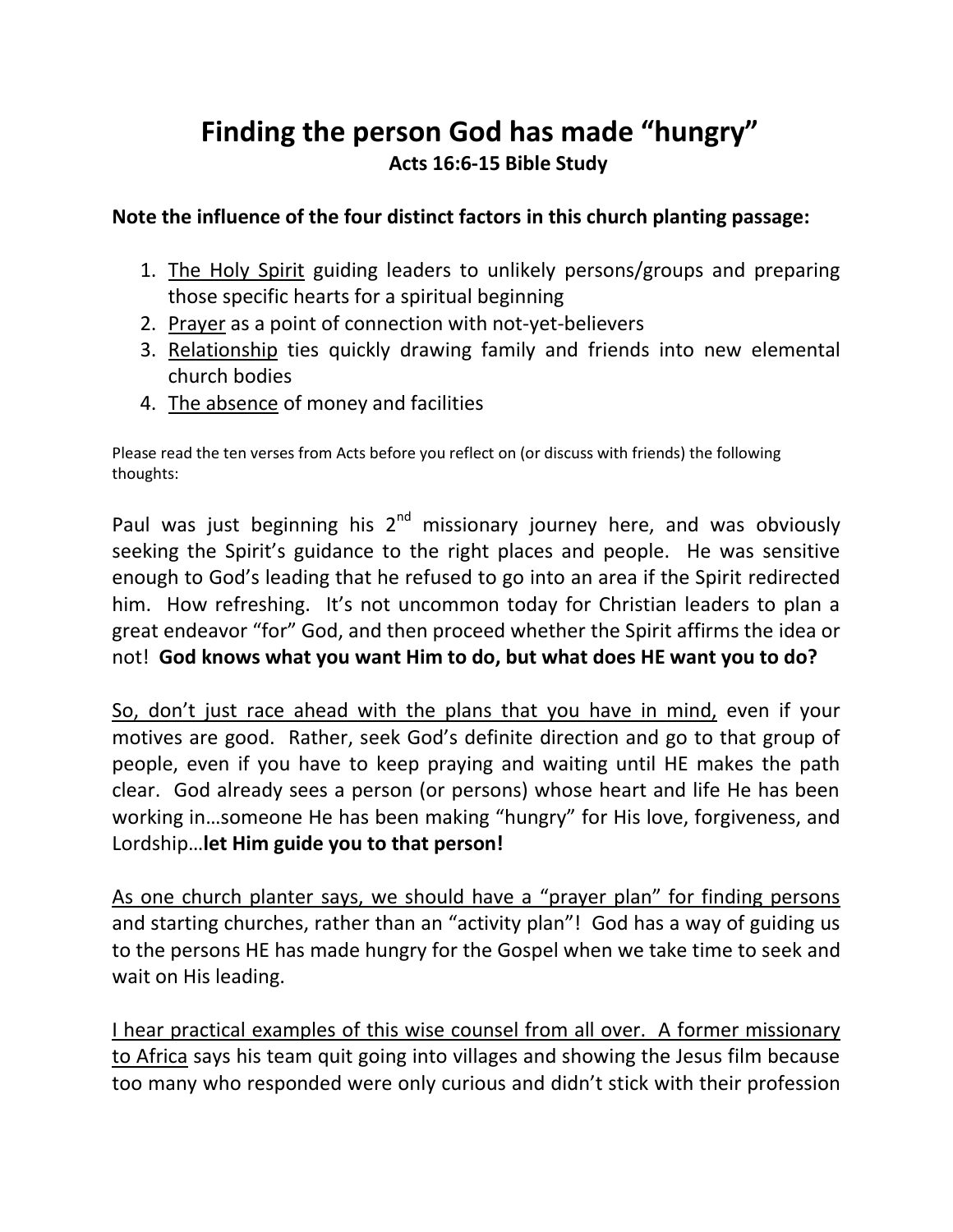of faith. Instead they began to pray that God would lead them to a "person-ofpeace" (Luke 10:1-9)…a person God had made ready for their message or their mission….a person who opened the door to his/her circle of relationships. Sometimes it took 14 months, and sometimes 5 minutes to "encounter" this person….but prayer was the key. The believers and churches started in this manner flourished.

Still another example comes from Alabama. A pastor planted 52 churches in five years in low income apartments, primarily by prayer-walking in the apartment complexes…seeking the person(s) God had made hungry!

And how about Austin, Texas….a missionary kid, now grown, began to prayerwalk in a "rough" apartment complex and after several months encountered two ladies who were open to prayer for their families needs. He started going by weekly to pray with them and soon one trusted Christ with her life. More family and friends began to join the weekly prayer time at her invitation. Within several weeks the "missionary" suggested they begin a church together in her apartment. She wholeheartedly agreed, along with 30-40 of her friends who started coming!

## **If prayer is the key to "connecting" with the person(s) God has made spiritually hungry…in the Book of Acts, and in Africa, and in Alabama, and in Austin…..well, you get the idea!!!**

Obviously prayer is more effective than events, activities, and advertising…and costs nothing except our time with God.

So, what factors cause us to often catch ourselves praying a bit then quickly forging ahead with our humanly limited "outreach strategies"?

As soon as Paul got clear guidance from God he went immediately to that place…that group of people. But, even then he held off on proclaiming the Good News for a few days. It seems he was still waiting, praying, actively seeking, and watching for the person (or persons) God had made hungry for new life in Christ. If I had been there with Paul, I would have probably suggested that we gather a crowd, post some signs, or even have a drawing for one of Paul's well made goat skin tents! But Paul was looking only for a God-arranged encounter with the right person…he searched, but waited on God to connect him to that person.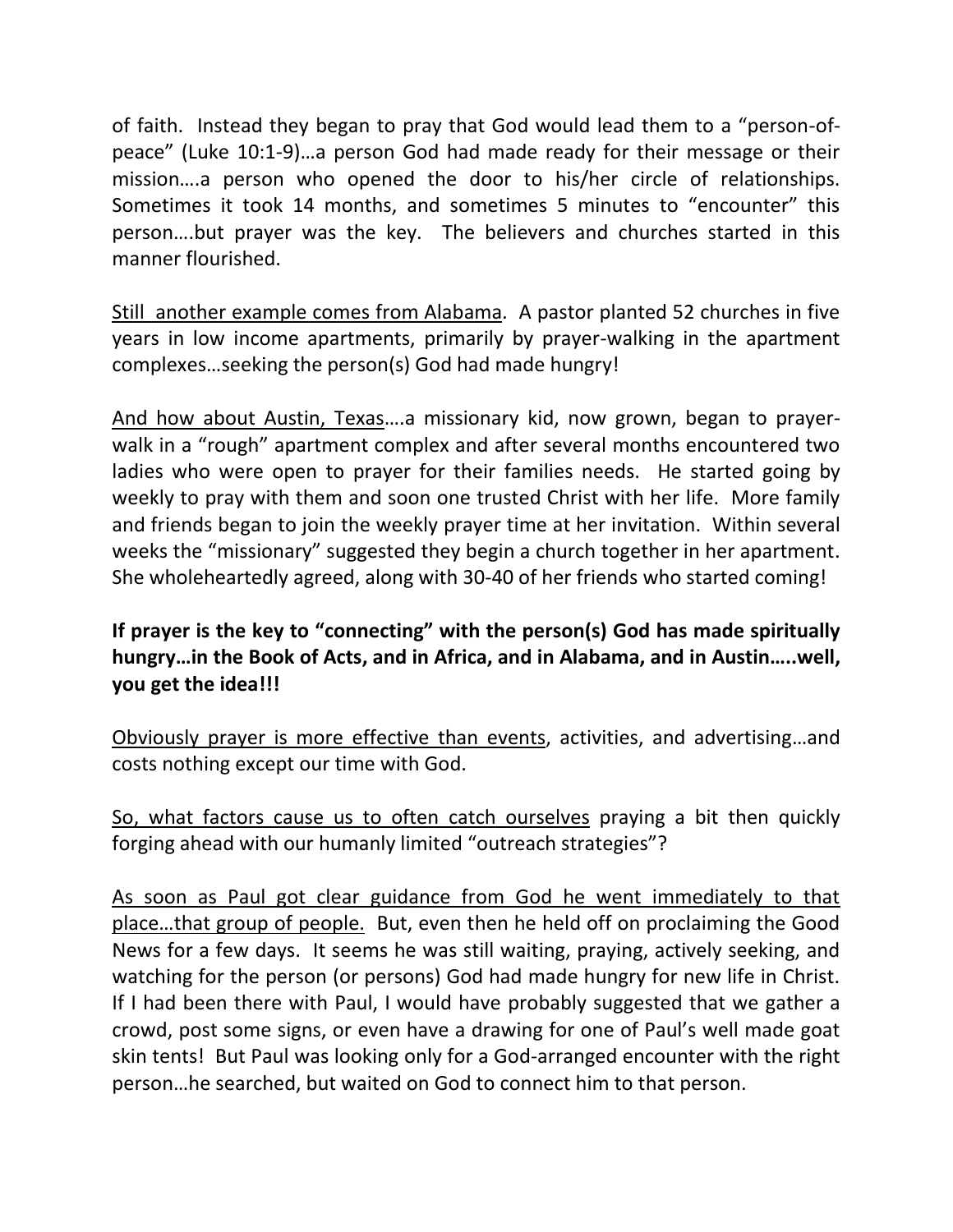Finally, down at the riverbank, a place commonly used for prayer in that culture, Paul found a group of women. How many? Probably only a handful. No great crowd here. And, of course, women in this era were not considered equal to men. But Paul began a conversation with this tiny group of "God-searchers", and sure enough Lydia's heart was ripe to hear God's truth for her life. She was a worshiper of God, but not yet a Christian. How long had God been working in her life? What circumstances had made her want to know more about HIM?

**The same God who saw Paul trying to go the wrong direction also saw Lydia's heart and readiness to hear Paul's message, once he found God's direction. HE brought the two together!**

Lydia quickly invited Paul to speak to her household…her family, servants, and close friends…her circle of close relationships. Almost certainly she became the crowd-drawer, not some big advertised event. It was all tied together by prayer, God's connections, and relationships…no money was needed!

Her family and friends also believed and were baptized. This hints that Paul was starting a church right in Lydia's home…..how wonderfully simple……how Goddependent……how contagious it all was!

In Acts 16:22-34, God intersects Paul's life with the local jailer at a time when both were in a life-crisis. God used that crisis to make the jailer "hungry" for something deeper in life, and this tough guy both trusted Christ and opened the door to his network of relationships, his household. I'm sure they saw a big change in their jailer husband/dad/friend. The jailer became the crowd-drawer and many were baptized upon hearing his story and Paul's message. So, within days a second church was started in this previously overlooked circle of family and friends.

Why was the jailer not at the riverbank with Lydia? They lived in completely different social segments of the city. They worked at different times, went different places, and had totally different lifestyles, even as new believers their lives clearly did not mesh.

Would her homechurch and his join together now? Probably not. Though both groups would learn to worship, grow as believers, share, and minister to their